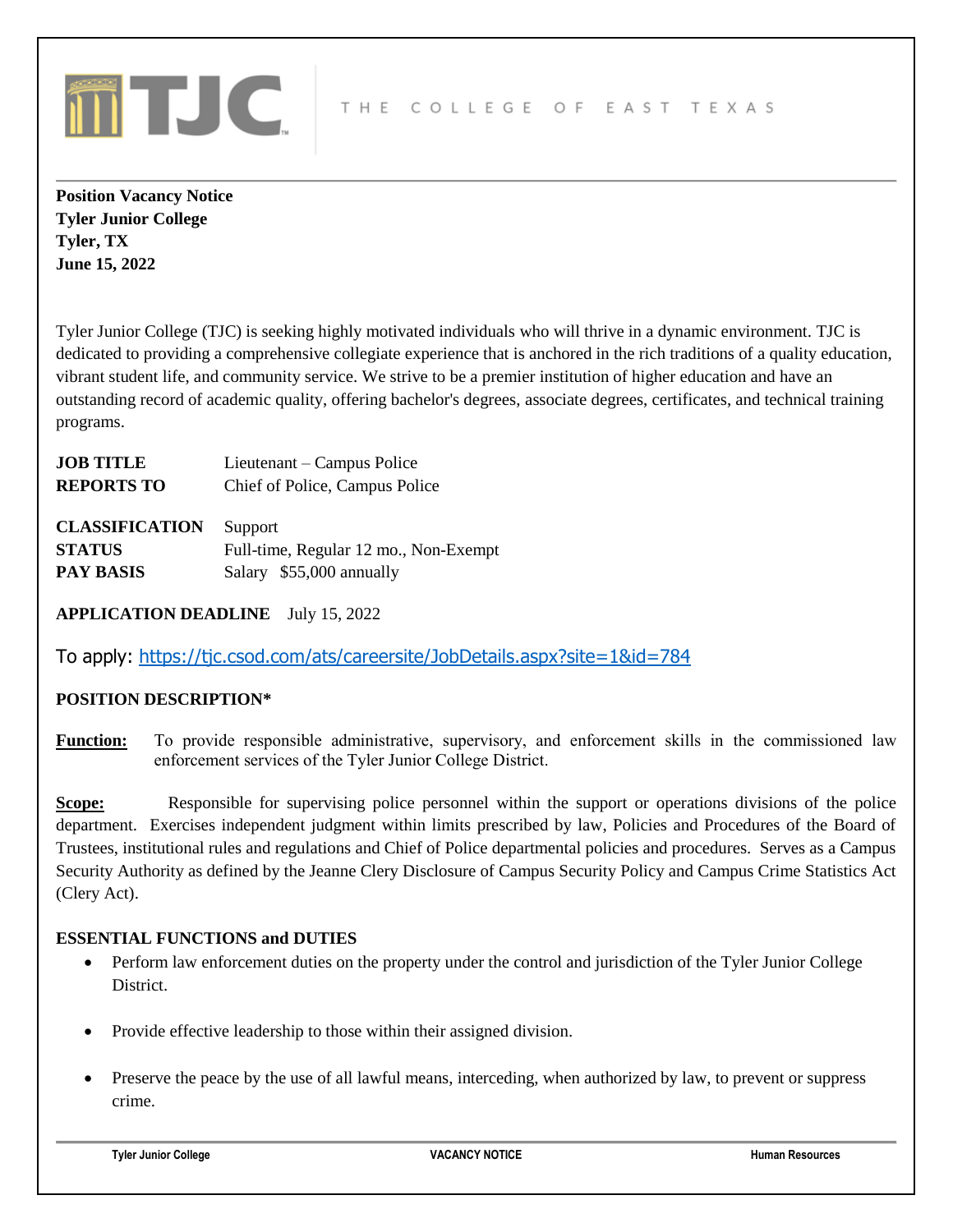

- Investigate criminal offenses to detect and arrest criminals, and recover stolen or lost property.
- Enforce traffic law by detecting violations, making violator contacts, placing violators in custody, or issuing citations or warnings.
- Give testimony in the criminal courts of this state and the United States. are various written reports narrating law enforcement and police activities.
- Perform other related duties as required

#### **COMPETENCIES**

## *Knowledge, Skills, and Abilities*.

Proficient with all equipment utilized in the performance of assigned duties, including but not limited to firearms, restraints, less-lethal force weapons and techniques, automobiles, communications equipment, personal computers, investigative and surveillance equipment.

## **QUALIFICATIONS**

- Required Education: Accrued a minimum of 45 credit hours from an accredited institution of higher education and meet the Texas Commission on Law Enforcement Advanced Peace Officer Proficiency Certification requirements.
- Preferred Education: Obtained a bachelor's degree from an accredited higher education institution and met the Texas Commission on Law Enforcement Master Peace Officer Proficiency Certification requirement.

All college credit hours must be reported to TCOLE before beginning the promotion assessment.

## **EXPERIENCE**

- Required: At the time of the promotional assessment, the applicant must have held the rank of sergeant for two continuous years successfully, or held the rank of lieutenant or higher for one year successfully, and has a total of five years' as a full time commissioned peace officer.
- Preferred: At the time of the promotional assessment, the applicant be currently serving as a sergeant continuously for two years successfully or currently serving as a lieutenant or higher for one year successfully, and has a total of five years as a full-time commissioned peace officer.

### *Other Expectations*

- Must successfully complete the promotion assessment, including passing a written promotion exam administered by the Chief of Police
- Must successfully pass a thorough background investigation, if not already employed by TJC.

**Tyler Junior College Page 2 of 3 Human Resources**